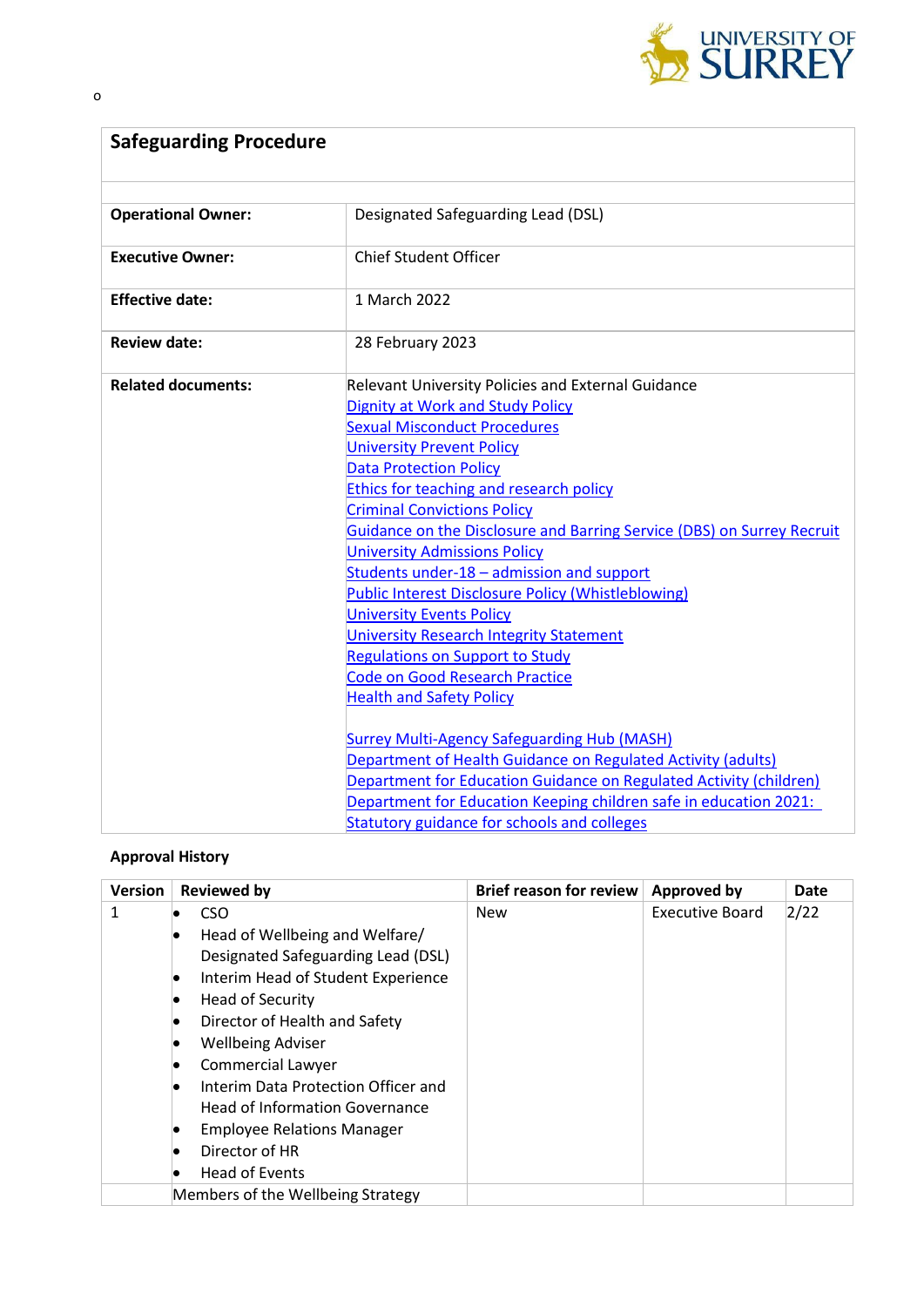| -<br>$\sim$ $\sim$ $\sim$ |  |  |
|---------------------------|--|--|
|                           |  |  |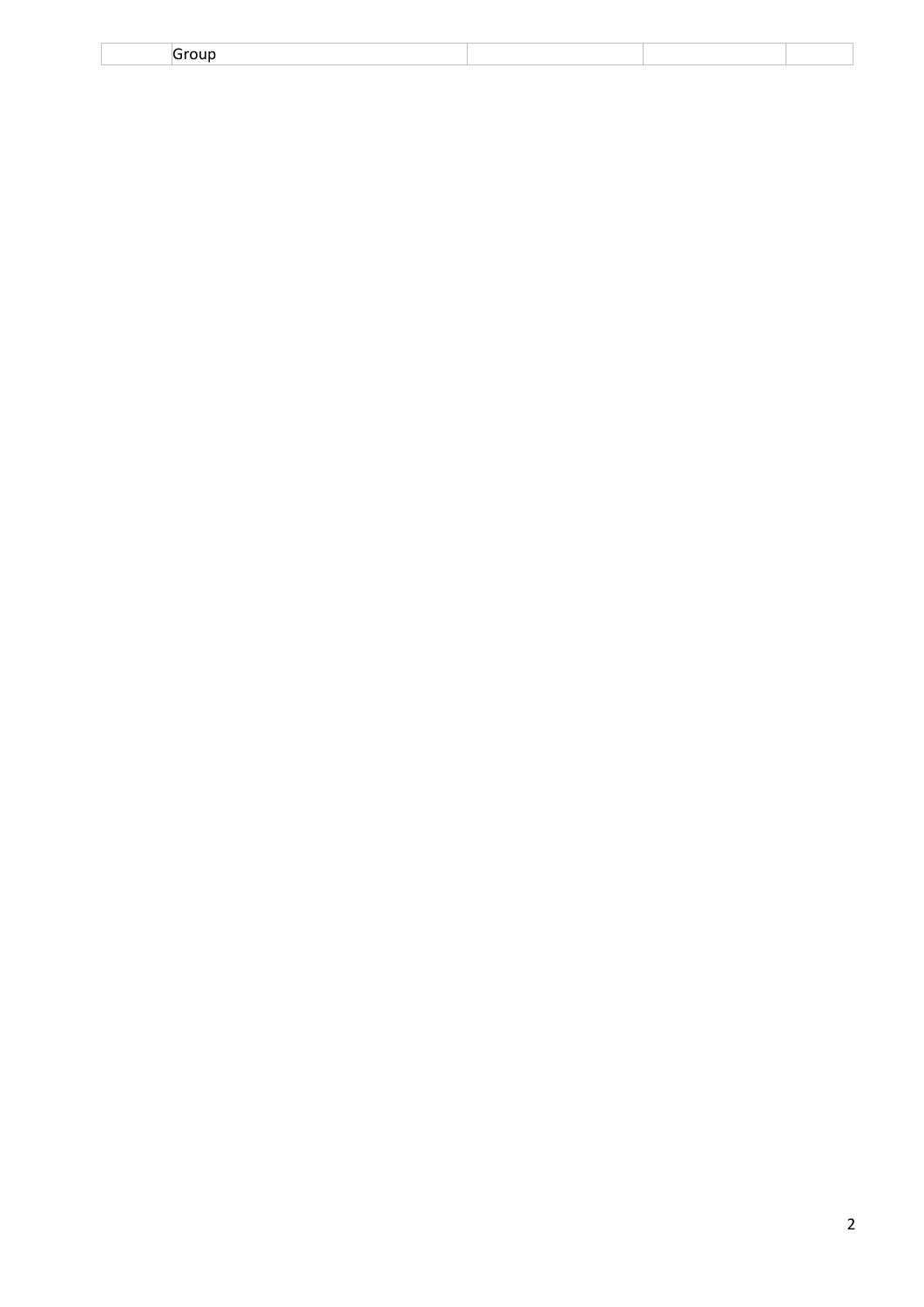## **1. Introduction**

### **1.1 Purpose**

- 1.1.1 The purpose of these Procedures is to set out the University's approach to safeguarding of Children, Young Persons and Adults at Risk.
- 1.1.2 The University is mindful of its duty of care and legal obligations.
- 1.1.3 The University is subject to a general duty of care at common law to deliver its educational and pastoral/wider services to the standard of the ordinarily competent institution, and, in carrying out its services and functions, to act reasonably to protect the health, safety and welfare of its students. It is however recognised that universities are primarily education providers not professional health or support providers, and do not act in loco parentis. The University is also subject to a common law duty of care to both its employees and visitors.
- 1.1.4 In addition, whilst there is no specific legislation for Higher Education Institutions (unlike schools or colleges), the University is mindful of its duty of care and further legal obligations under statute, including, but not limited to, the Health and Safety at Work Act 1974, Safeguarding Vulnerable Groups Act 2006, Counter-Terrorism and Security Act 2015, and Equalities Act 2010. The University is further mindful of its obligations derived under its contractual provisions with students.
- 1.1.5 Bearing in mind the various sources of its duty of care, it is recognised that the University has an enhanced duty towards those under the age of 18 and vulnerable adults to ensure that they are safeguarded against the risk of abuse, and to pay due regard to the need to prevent people from the risk of being drawn into terrorism as part of its safeguarding duties (as defined in the University's Prevent Policy). In order to assist it to discharge its duty of care, the University is required to ensure that it has in place effective and robust systems, policies and procedures, together with providing training to relevant staff. The framework for this provision in respect of safeguarding is set out in this document.
- 1.1.6 These Procedures applies to all members of the University. However, it is specifically aimed at staff, students and volunteers who encounter the following groups through teaching, research, professional services and outreach activities:
	- Children (up to the age of 18)
	- Adults at Risk

An Adult at Risk of abuse or neglect is defined as someone aged over 18 or over who has needs for care and support, who is experiencing, or at risk of, abuse or neglect and as a result of their care needs - is unable to protect themselves.

1.1.7 These Procedures seeks to support these activities and to offer assurances to both staff, students, volunteers and visitors that, through its implementation, the University seeks to protect Children, Young Persons and Adults at Risk and to keep them safe from harm when in contact with University students and staff (whether acting in a paid or unpaid capacity).

## **1.2 Scope**

These Procedures applies to all University activities undertaken at the University's Guildford campus, and where off-campus activities are not subject to safeguarding procedures elsewhere.

These Procedures applies to all staff and students of the University, including those that do not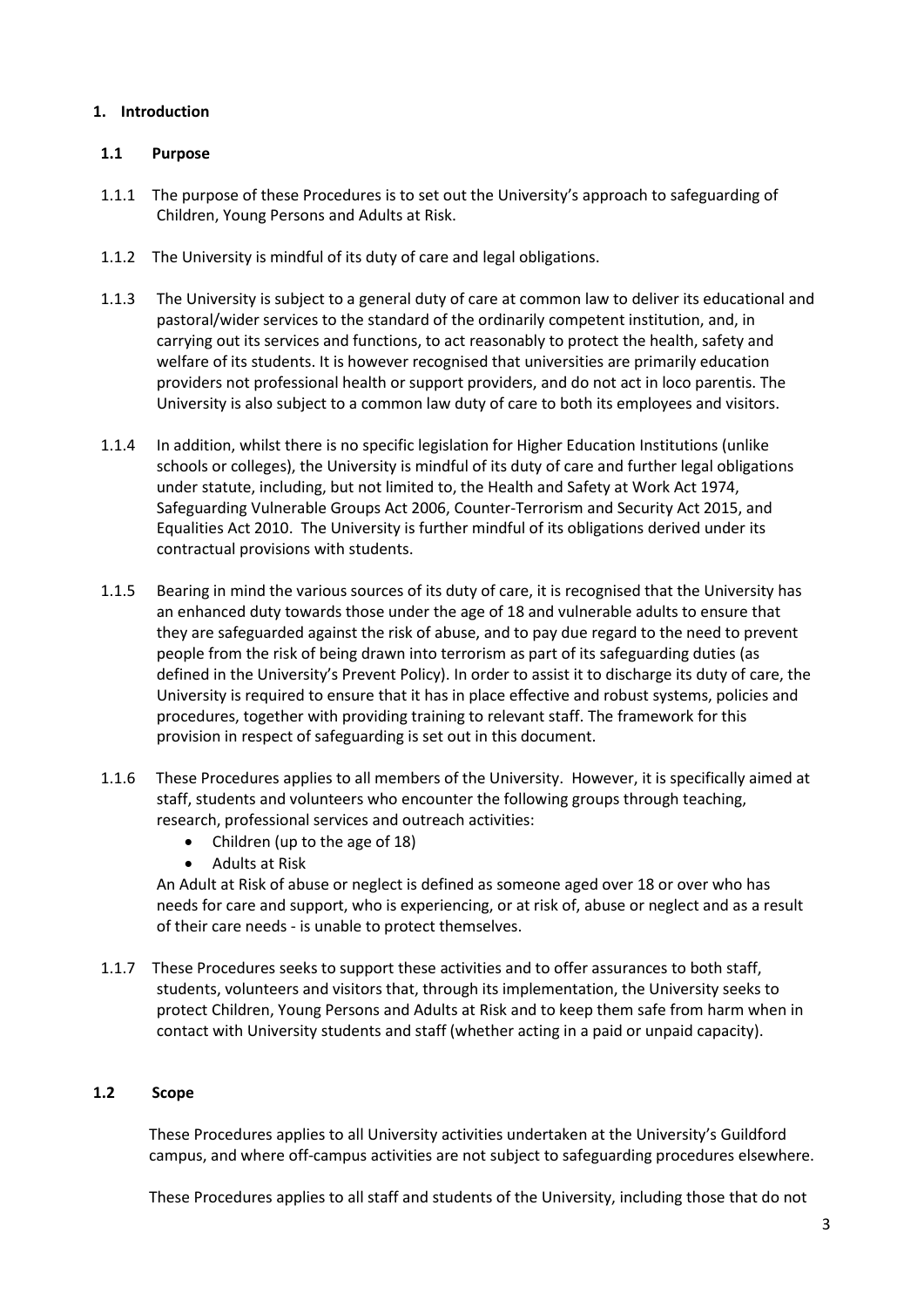have a specific role in relation to safeguarding matters, who may come into contact with a Child or Adult at Risk as part of their work or activities. This policy also applies to situations where a student or staff member may pose a safeguarding risk outside of university activities. For the purposes of these Procedures this includes staff of the Students' Union. The University and the Students' Union are committed to working together and sharing information in order to safeguard the interests and wellbeing of Children and Adults at Risk, e.g. in relation to individuals and activities with student societies and volunteering.

The University reserves the right to request appropriate safeguarding policies and assurances from contractors and placement providers.

The University expects organisers bringing under-18s onto its premises, e.g. for interview, applicant and open days, conferences, summer schools, school visits or work experience to ensure they have local safeguarding procedures and are familiar with relevant University policies

## **1.3.1 Definitions**

*Abuse* - can be in the form of

- Physical abuse
- Child sexual exploitation
- Neglect or acts of omission
- **Extremism**
- Domestic violence or abuse
- Sexual abuse
- Psychological or emotional abuse
- Financial or material abuse
- Modern slavery and child trafficking
- Discriminatory abuse
- Organisational abuse

As outlined by [Working Together to Safeguard Children](https://www.gov.uk/government/publications/working-together-to-safeguard-children--2) (Dec 2020) an[d Care Act 2014](https://gpnotebook.com/simplepage.cfm?ID=x20190403104824437326&linkID=79613)

*Adult at Risk* - an adult who:

(a) has needs for care and support,

(b) is experiencing, or is at risk of, abuse or neglect, and

(c) as a result of those needs is unable to protect himself or herself against the abuse or neglect or the risk of it.

*Child* - For the purposes of this policy, the University defines a child as a person who is under the age of 18.

*Prevent* - The Prevent duty is the duty in the Counter-Terrorism and Security Act 2015 on specified authorities, in the exercise of their functions, to have due regard to the need to prevent people from being drawn into terrorism. The Office for Students requires University to comply with, and report annually, on how they comply with the guidance, as a condition of their Registration

*Safeguarding* - For the purpose of this policy, the University defines safeguarding as protecting children and adults at risk who may be at risk of exploitation (including radicalisation), harm, neglect or abuse as well as promoting the welfare of our community.

#### **2. Procedures Principles**

The University of Surrey takes seriously its responsibility to safeguard and promote the welfare of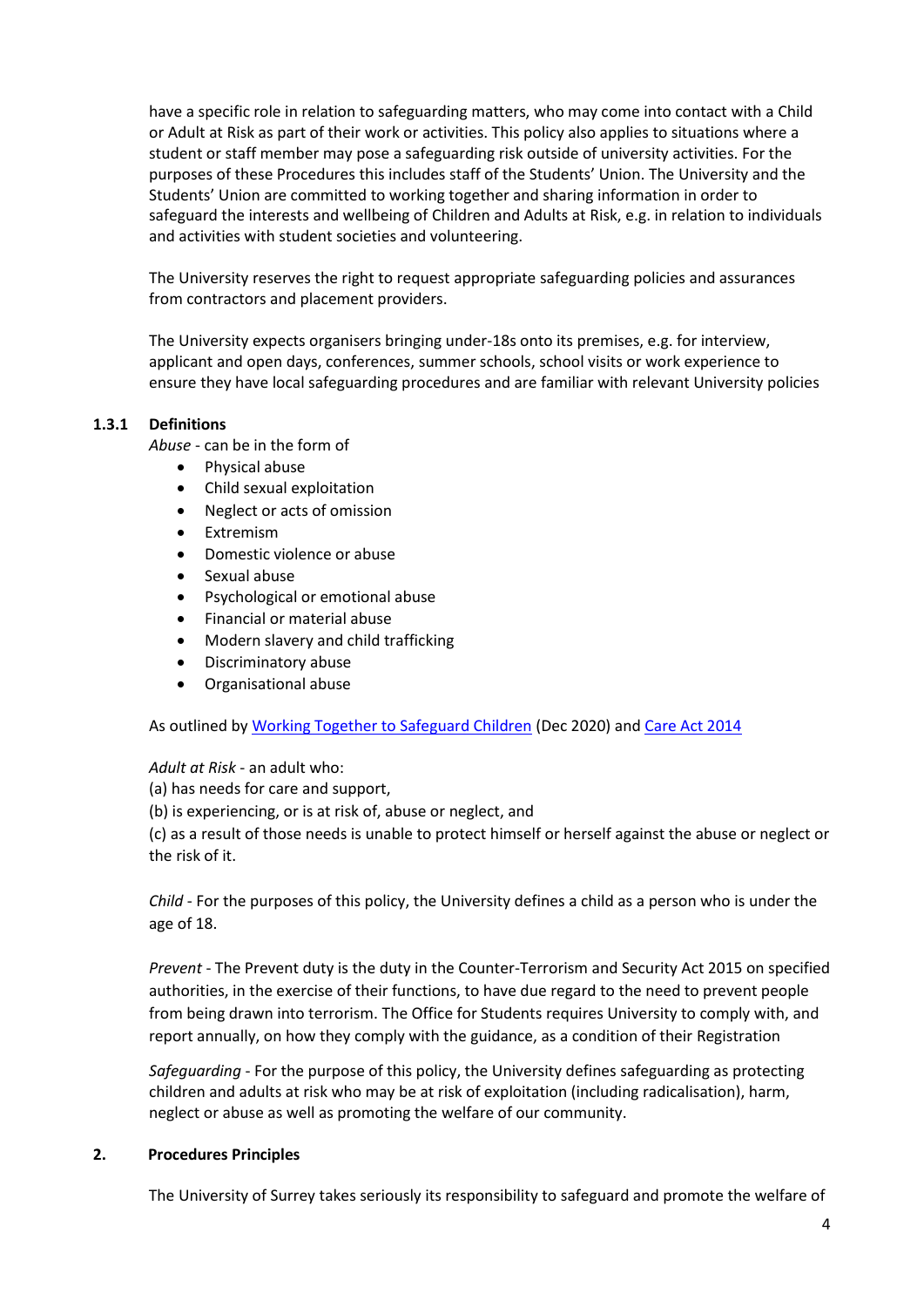any member of the University community and to work together with other agencies to ensure that adequate arrangements are in place to identify, assess, and support any member of the University community who may be suffering from abuse, harm or neglect; or is at risk of being drawn into terrorism and being radicalized, we will do this by following these principles.

- a) The University will take all safeguarding concerns relating to Children and Adults at Risk seriously, will consider concerns fully and will report any such concerns in a timely manner to the relevant person or body.
- b) Safeguarding referrals to the relevant statutory body will be made based on identified and evaluated risk, as per the procedures outlined in section 3 of these procedures.
- c) Local authorities have the responsibility to lead in investigating safeguarding concerns, but every organisation and everyone who encounters a Child or Adult at Risk has a responsibility to help keep them safe.
- d) The University will ensure it maintains central records of any safeguarding concerns and any referrals made consequently. Any records will be kept in accordance with the University's [Data Protection Policy.](https://www.surrey.ac.uk/sites/default/files/2021-06/data-protection-policy.pdf)
- e) University staff working with students or staff who are the subject of safeguarding concerns will consider what support may be offered to the individual and will signpost accordingly. This may include referral to internal and/or external services.
- f) In a placement and/or professional work experience setting, a member of staff or student should normally report any safeguarding concern to the employer's Designated Safeguarding Lead, as per the employer's policy. As a matter of course, the safeguarding concern must also be reported to one of the University's Designated Safeguarding Lead (DSL) as per the procedure set out in section 3.
- g) Research carried out on, or with the participation of, Children or Adults at Risk must also comply with the University's requirements research with humans as outlined in the Research [Ethics and Guidance.](https://surreynet.surrey.ac.uk/research-integrity-and-governance)
- h) The University has processes in place to check the suitability of staff and students whose duties and responsibilities involve regular contact or supervision of Children or Adults at Risk. The University is committed to seeking to ensure that appropriate suitability checks are carried out in relation to staff including criminal record checks and other checks where appropriate. Please refer to the University's Disclosure and Barring Checks (DBS) guidance for further information.
- i) Specific areas of University activity, for example admission of students, the governance of research, and the organisation of widening participation summer schools, have local safeguarding procedures.

## 3 **Summary of Procedures**

Examples of safeguarding matters are provided in Appendix 1.

#### Reporting a Safeguarding Concern

#### Making the Report

The duty to investigate suspected abuse or harm rests with statutory services, primarily Social Care Services and the Police.

#### **Sources of concern:**

Examples of safeguarding concerns include, but are not limited to:

- a. A child or adult raises an allegation of abuse, harm or other inappropriate behaviour.
- b. A student or staff member discloses information involving themselves or others which gives rise to possible concerns that a potential perpetrator may be harming or abusing vulnerable individuals or children involved in University activities.
- c. There are suspicions or indicators that a Child or Adult at Risk is being abused or harmed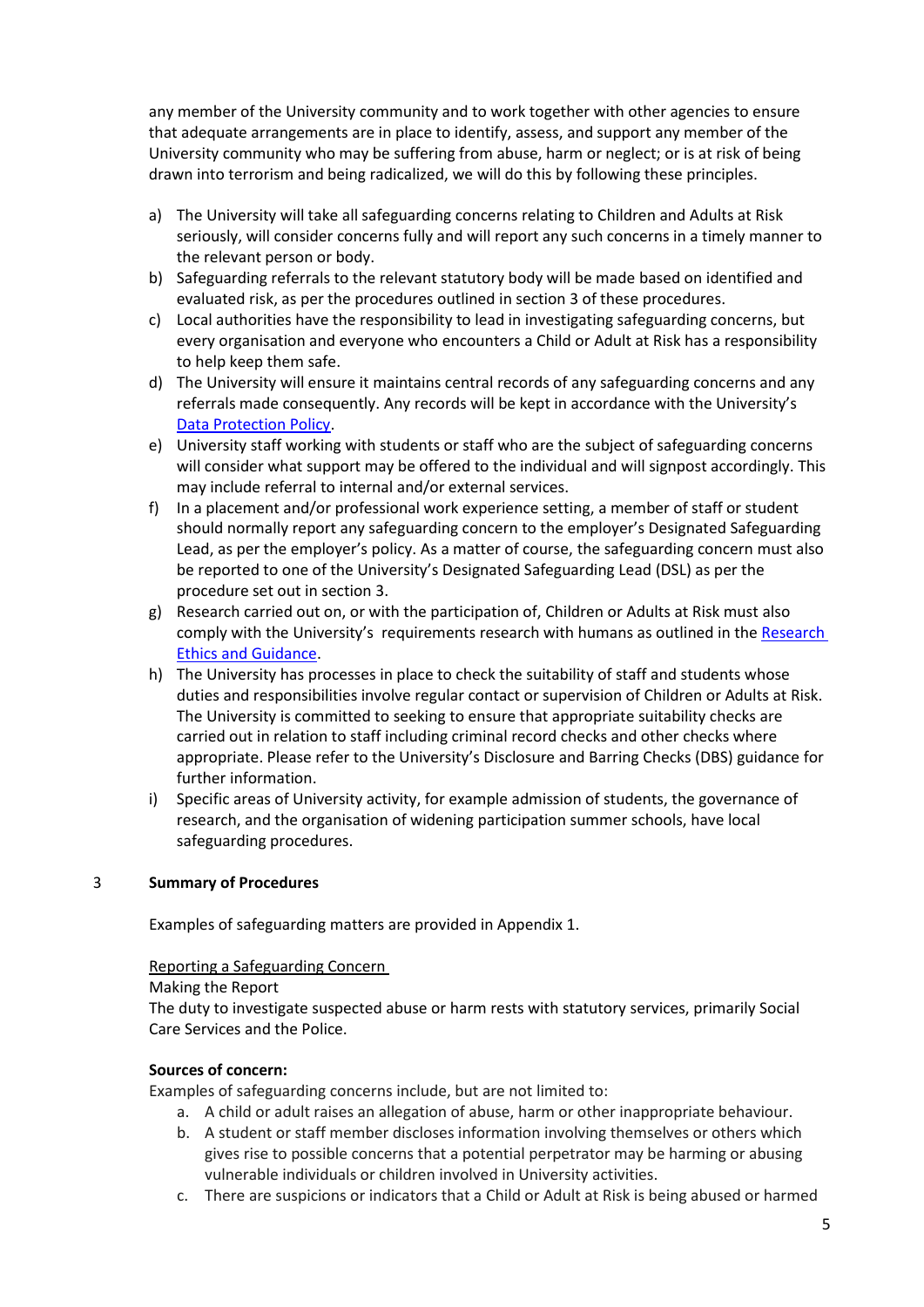or is at risk of exploitation, harm or abuse (including radicalisation). The indicators of abuse or harm or risk of abuse or harm or radicalisation can be very difficult to recognise and it is not a staff member's responsibility to decide whether a Child or Adult at Risk has been abused or harmed or subjected to abuse or harm, but only to raise concerns that they may have.

- d. There are observable changes in a Child or Adult at Risk's appearance or behaviour that may be related to exploitation, harm or abuse (including radicalisation).
- e. A concern is raised that an individual presents a risk of abuse or harm towards a Child or Adult at Risk in relation to, for example, his/her criminal convictions, or downloading, possession or distribution of inappropriate images or extremist material.
- f. Concerns arise that a student or member of staff is vulnerable to radicalisation and there is an identifiable risk of being drawn into terrorism.

### **Reporting Safeguarding Concerns**

A safeguarding concern is reported by completing the Safeguarding Reporting Form (appendix 3). The form should be submitted within one working day by email to [centreforwellbeing@surrey.ac.uk](mailto:centreforwellbeing@surrey.ac.uk) and the DSL will respond as promptly as possible, but generally within same working day of the incident giving rise to the concern. It is better to refer any safeguarding concern and enable a risk assessment to take place, than not to make one due to uncertainty. Staff may wish to discuss safeguarding concerns with the Designated Safeguarding Officer should they be in any doubt as to whether to make a report.

All reports will require the Safeguarding Reporting Form to be completed, however if a student or staff member has an immediate and significant concern for a child or adult at risk's immediate safety, they may refer the matter directly to the Police or Social Care Services and DSL before completing the reporting form.

Contact details are provided on the University's Safeguarding pages.

For all reports of a safeguarding matter

- a) Listen carefully and stay calm.
- b) Take all complaints and allegations seriously.
- c) Ensure the immediate safety of the person affected.
- d) Reassure the individual they have done the right thing by telling you and what they have reported will be escalated but do not assure their confidentiality.
- e) Keep questions to an absolute minimum, do not interrogate the individual or ask leading questions. Any questions should be about any immediate health and safety concerns.
- f) Explain to the individual that you will need to report the matter to the University's DSL
- g) and explain the University's internal process as outlined below.
- h) Request consent to share the information with the DSL relevant external agency.
- i) Complete a report as per Appendix 3 Provide as much detail as you can.

#### **Reports about Safeguarding concerns**

If you suspect or are concerned that a child or adult is being abused or harmed or is at risk of exploitation, harm or abuse (including radicalisation).

- a) Never wait until a child or adult at risk tells you directly that they are being abused before acting.
- b) If you are concerned ask the child or adult if everything is OK. Support the child or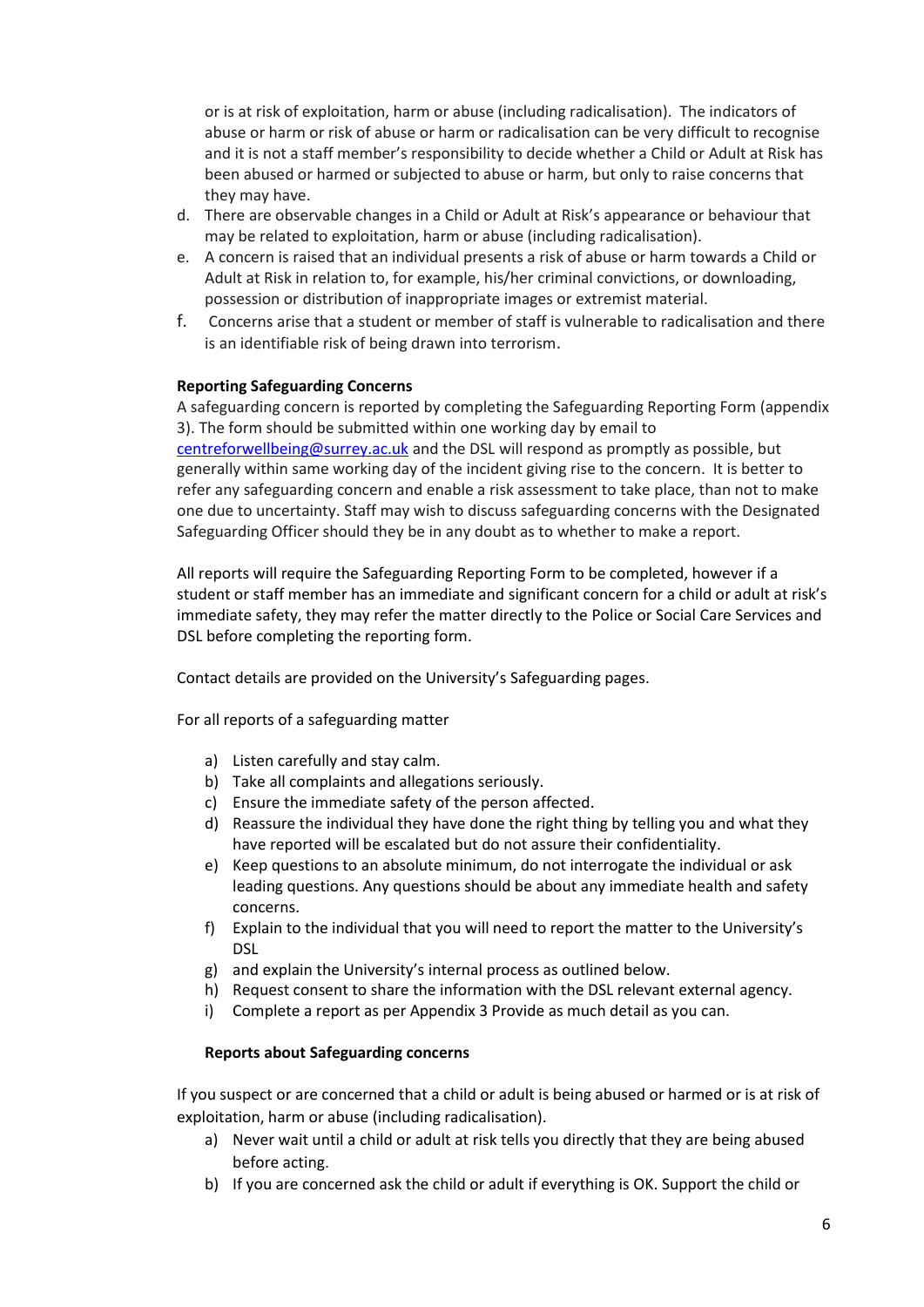adult as appropriate. If a disclosure is made follow the steps above.

c) If you are still unsure, discuss with the DSL.

On receipt of a referral the Safeguarding Officer will limit their enquiries to that necessary to undertake a risk assessment and:

- a) Address any serious and immediate risk to the Child or Adult at Risk.
- b) Preserve any evidence likely to be lost before external agencies can respond.
- c) Determine the appropriateness of a referral to Surrey Social Care Services, the Police or another appropriate agency and provide sufficient information to the relevant external agency to enable an effective response.
- d) Determine any further University procedures which should be invoked such as Fitness to practice or staff suspension in partnership with OSCAR (Office for Student Appeals, Complaints and Regulations) or Human Resources.
- e) Identify any internal/external support required by the Child or Adult at Risk.
- f) They may decide that no further action is required.

If a referral to an external agency is deemed appropriate, the DSL or Safeguarding Officer or their nominee will make the referral.

If a member of staff wishes to discuss a potential referral before completing the Form, they may contact a Safeguarding Officer to discuss the referral in principle without providing any names or identifying details by emailin[g centreforwellbeing@surrey.ac.uk](mailto:centreforwellbeing@surrey.ac.uk)

Where the suspected abuse is alleged to have been carried out by a staff member, the University will work alongside external agencies, including but not limited to the Local Authority Designated Officer (LADO) during any investigations. If necessary, the staff [disciplinary procedures](https://surreynet.surrey.ac.uk/sites/default/files/2019-10/Disciplinary%20Policy.pdf) may be invoked.

A Flowchart on procedures for raising a concern is available as Appendix 2.

#### **Prevent**

Where Prevent concerns are raised about a person who is responsible for a Child or Adult at Risk and the concerns raised may indicate a risk to the safety of the Child or Adult at Risk or wider community, this should be reported following the same process above. Any Prevent concerns raised with the DSL will be shared with the Prevent Lead for the University.

#### **Record keeping**

The Designated Safeguarding Officer will be responsible for ensuring that a full record is kept of the risk assessment process and of any action taken subsequently. This will be done in accordance with the University's Data Protection Policy.

University of Surrey students under the age of 18. Admission requirements and support of students under 18 years of age is outlined in the [University Admissions Policy](https://www.surrey.ac.uk/apply/policies)

In admitting students under the age of 18 the University acknowledges that it will have an enhanced duty towards these individuals as they are Children. The following steps will be taken to ensure that the University meets its obligations to safeguard students under the age of 18:

As per the process set out in th[e University Admissions Policy](https://www.surrey.ac.uk/apply/policies), the University is not in loco parentis and the Students under-18 – [admission and support](https://www.surrey.ac.uk/sites/default/files/2019-09/students-under-18-years-old-policy-2019.pdf) guidance outlines the support provided in advance of arrival. Once the student is enrolled, the standard support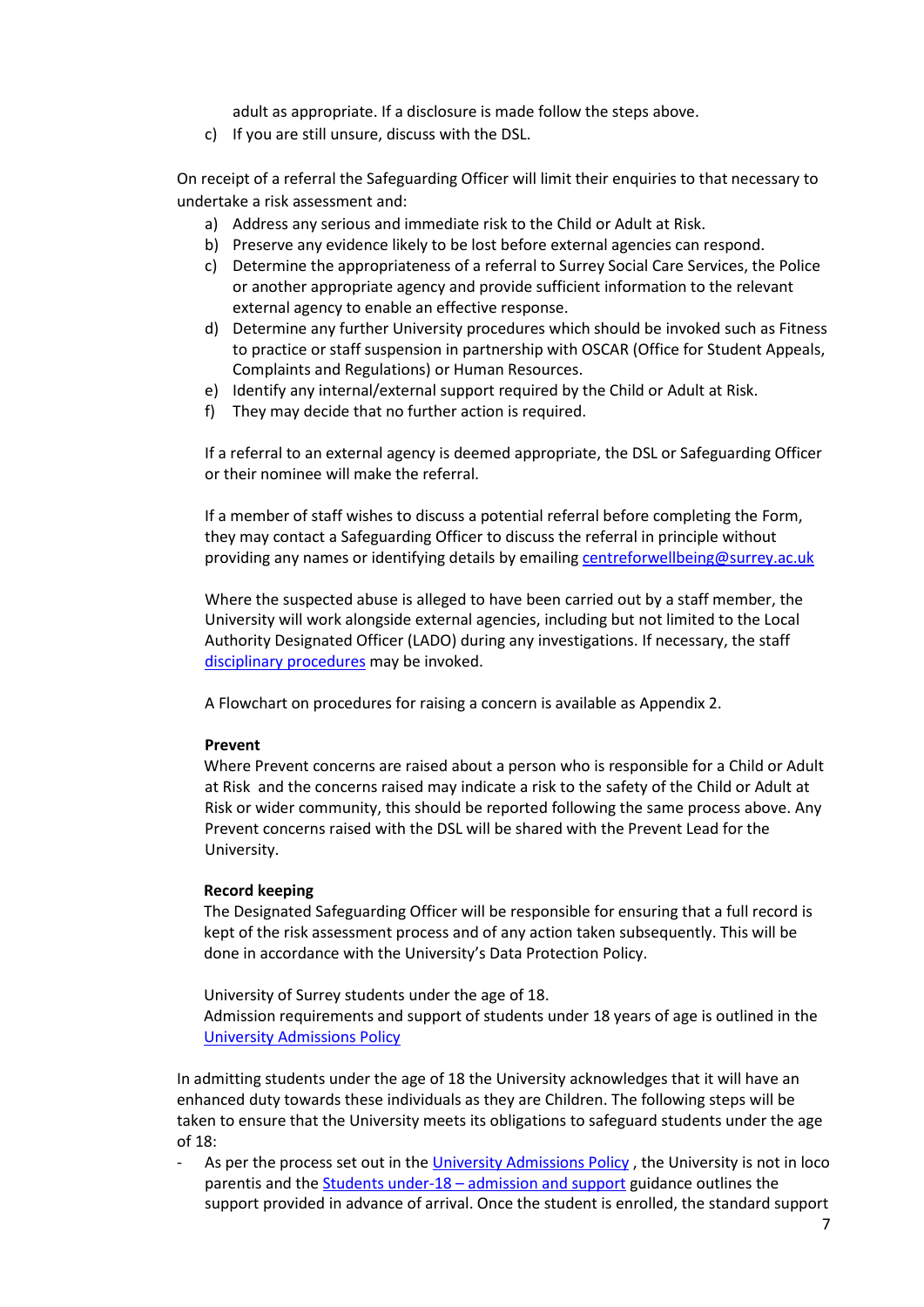mechanisms for all students will be in place.

- Where the Child is looked after away from home, appropriate contact will be made with their Local Authority, including with their Social Worker and referral made to the University Student Success Team. A looked after child is a child who lives with foster parents, in a residential children's home or in a residential setting such as school, defined by [NSPCC](https://learning.nspcc.org.uk/children-and-families-at-risk/looked-after-children#:~:text=But%20in%20general%2C%20looked%20after%20children%20are%3A%201,in%20residential%20settings%20like%20schools%20or%20secure%20units.) 2022
- The University will ensure that it holds a list of the student's emergency contact details, in particular those of parents/ guardians.
- The University will ensure that a DBS disclosure has been obtained for staff who the University considers will have close, unsupervised contact with the student. This is managed by HR.
- Any students who share accommodation with those under 18s are not advised that they are sharing with a Child and the University has no right or ability to undertake safeguarding checks on those who live or study with students who are under 18 years of age.
- The University will ensure that the Chief Student Officer, Security, Residential Wardens, the Head of Student Experience, Head of Wellbeing and Welfare and relevant contacts in Schools/Departments are provided with a list of students under 18 years of age.
- The University will never allow students under the age of 16 to live in University-owned accommodation.
- Students or staff living in University-owned accommodation with children under 18 years of age, are under the responsibility of the parent(s), not the University.

#### **External Organisations' Use of University Facilities**

A number of the University's facilities, most notably sporting facilities, are hired by external organisations for use in events that may involve Children or Adults at Risk. In such cases the University has no control over, and assumes no liability for, the conduct of individuals from these organisations. However, the University wishes to ensure that safeguarding risks are mitigated as far as possible for such external events.

In organising any event the University and the external organisation will comply with the University Events Policy.

All external organisations requesting the use of University facilities for activities involving Children or Adults at Risk will be asked to sign a declaration confirming that they have obtained appropriate checks on their staff and volunteers before they are permitted to use University facilities. The organisation will also be asked to confirm they have a Safeguarding Policy in place managed by the person organising the event.

If an organisation that works with children or adults at risk does not have a Safeguarding Policy in place they will not be permitted to use University facilities. Any queries should be escalated to the University Events Manager.

### 6 **Disclosure and Barring Service (DBS) Checks**

The University will ensure that any staff or students working with Children or Adults at Risk on a substantial basis, or having close, unsupervised contact with Children or Adults at Risks, will have an appropriate DBS check carried out. This is part of the Surrey Recruit process prior to employment of the staff member, with advice provided by Human Resources.

Staff and students without satisfactory disclosure from the DBS should not be given unsupervised access to children/adults at risk and it is the responsibility of their line manager or supervisor to ensure that procedure is followed. Responsibility for ensuring such checks are conducted rests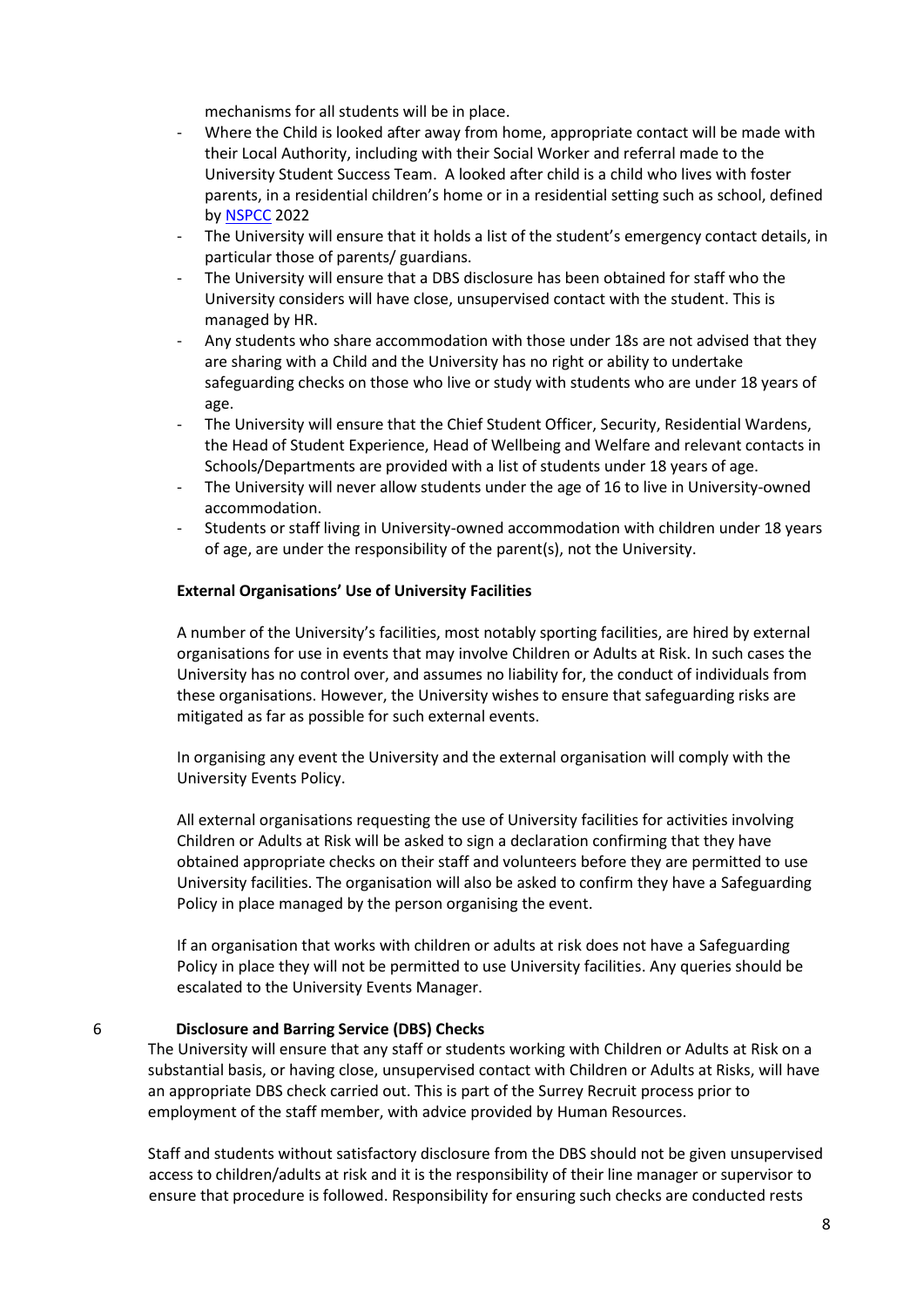with the line manager, supported by HR.

The procedure for carrying out DBS checks is outlined in the [University's Guidance on the DBS](https://surreynet.surrey.ac.uk/recruitment) managed by HR.

DBS checks will be renewed every 3 years, upon significant change of role or remit.

## **7 Governance Requirements**

Responsibility

Overall responsibility for the University's response to safeguarding rests with the Chief Student Officer.

The Head of Wellbeing and Welfare is the Designated Safeguarding Lead.

The Director of Human Resources and the Head of Student Experience are the University's Designated Safeguarding Officers respectively for staff and students.

Their responsibilities, or that of their nominees, include:

- a) Undertaking relevant training in safeguarding procedures and ensuring their knowledge is kept up to date;
- b) Acting as a source of support, advice and expertise to staff on matters of safeguarding;
- c) Acting as a point of contact for those who have safeguarding concerns, receiving information and recording those concerns;
- d) Acting upon concerns as appropriate in the circumstances for example by making external referrals to local authorities or police;
- e) Produce safeguarding statistics and annual overview;
- f) Providing training to staff, as required.

All members of the University are expected to play an appropriate role in reducing the risk of harm to staff and students. Initially, all staff must pass on and discuss their concerns swiftly with a relevant party so that the issue can be explored with someone who has a specialist understanding of safeguarding, this may include completing a referral form. In the first instance, staff should discuss concerns with their line manager who can then escalate as appropriate.

Local authorities have the responsibility to lead in investigating safeguarding concerns referred to them.

## 8. **Monitoring**

The DSL will record any incidents relating to safeguarding concerns and will report them annually in an anonymised form to the Prevent and Safeguarding Steering Group.

The Group will also keep up to date with government and HE practice assuring itself that the University is meeting its duty to safeguarding our students and staff.

The Chief Student Officer is responsible for providing an annual report to Executive Board and Council.

Monitoring will provide a strategic understanding of the scale and trends of the safeguarding concerns to allow for more targeted intervention and improved proactive approaches.

## 9. **Implementation / Training/Communication Plan**

The University will endeavour to increase awareness and understanding of safeguarding responsibilities, to ensure all staff understand what safeguarding is and what they should do if they become concerned about a student.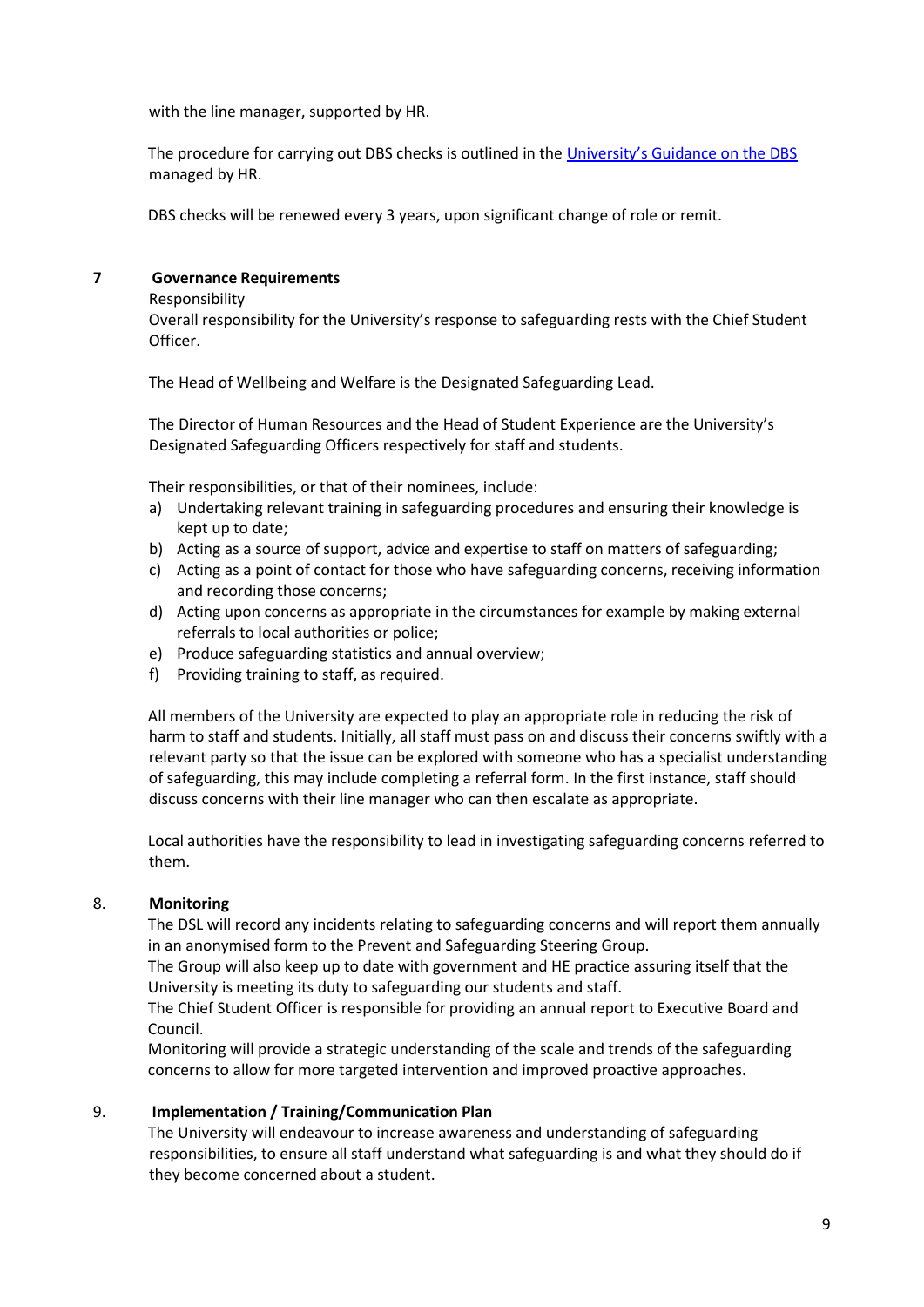Safeguarding procedures will be included in briefing packs, handbooks and presentations as part of pre-event staff briefing sessions for our events which attract under 18 audiences including Open Days and Graduation.

These Procedures will be published on the University website and publicised to staff via the Leaders' Alert and SurreyNet. There will be direct email communication to colleagues in relevant offices.

## 10. **Exceptions to these Procedures**

Providing a safe environment and response to known risks to reasonably protect students from harm is required by legislation. There are no exceptions to these Procedures. Each case will be treated in line with these Procedures and individual circumstances.

### **11. Review and Update**

These Procedures will be reviewed every year while the procedures are new, or sooner if a change in legislation requires that this is necessary. Any minor changes, such as changes to roles, will be undertaken by the operational owner.

### **12. Legislative context**

The [Health and Safety at Work Act \(1974\)](http://www.legislation.gov.uk/ukpga/1974/37) places a duty on the University to do what is reasonably practicable to protect the health safety, and welfare of staff, students and visitors.

Other government polices relevant to safeguarding are:

- [Care Act 2014](https://www.legislation.gov.uk/ukpga/2014/23/contents/enacted)
- [The Children Act \(1989\)](https://www.legislation.gov.uk/ukpga/1989/41/contents)
- [The Data Protection Act \(1998\)](https://www.legislation.gov.uk/ukpga/1998/29/contents)
- [The Safeguarding Vulnerable Groups Act \(2006\)](https://www.legislation.gov.uk/ukpga/2006/47/contents)
- [The Protections of Freedom Act \(2012\)](https://www.legislation.gov.uk/ukpga/2012/9/contents/enacted)
- [The Counter-terrorism and Security Act \(2015\)](https://www.gov.uk/government/collections/counter-terrorism-and-security-bill)
- [Working together to safeguard children](https://assets.publishing.service.gov.uk/government/uploads/system/uploads/attachment_data/file/779401/Working_Together_to_Safeguard-Children.pdf) (2018)
- Department for Education Keeping children safe in education 2021: Statutory guidance [for schools and colleges](https://assets.publishing.service.gov.uk/government/uploads/system/uploads/attachment_data/file/1021914/KCSIE_2021_September_guidance.pdf)

#### **13. Stakeholder Statements**

Equality:

The Equality & Diversity Advisor has reviewed this procedure and feedback has been incorporated.

Health & Safety:

Health and safety implications have been considered during the drafting and are incorporated (where necessary) into this procedure.

ICU:

The Interim Data Protection Officer and Head of Information Governance has reviewed this procedure and feedback has been incorporated.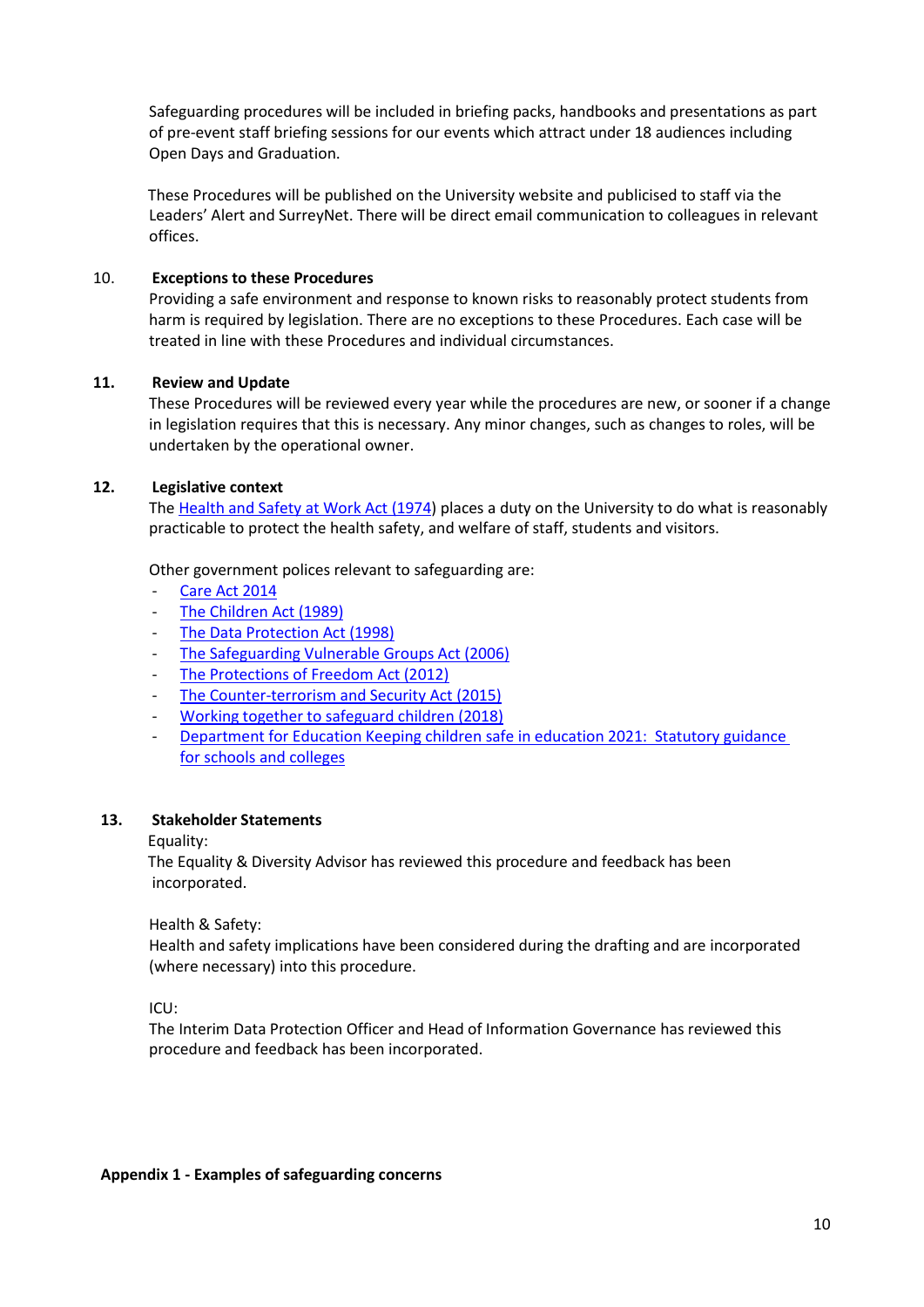Examples of types of situations which may present a safeguarding concern are provided below. This list is not exhaustive and staff will need to exercise professional judgement in determining whether there are safeguarding concerns which need to be considered.

- a) A Child or Adult raises an allegation of current abuse, harm, neglect or other inappropriate behaviour;
- b) A student, staff member or visitor discloses information involving themselves, family members or any other child or adult which gives rise to concerns that an individual may be harming or abusing a Child or Adult at Risk;
- c) There are suspicions or indications that a Child or Adult at Risk is being abused or harmed or is at risk of exploitation (including radicalisation), harm, neglect or abuse.
- d) There are observable changes in a Child or Adult at Risk 's appearance or behaviour that may be related to exploitation, harm or abuse, including radicalisation.
- e) A concern is raised that an individual presents a risk of abuse or harm towards a Child or Adult at Risk. If there is a concern that a member of staff or student may present such a risk the University will carry out a risk assessment and, if appropriate, invoke other appropriate policies, including Disciplinary or Fitness to Study procedures or the Criminal Convictions Policy.
- f) Concerns arise that a student or member of staff is vulnerable to radicalisation and there is an identifiable risk of the individual being drawn into terrorism.
- g) A historic disclosure of sexual or physical abuse is made, where the perpetrator still has access to Children or Adults at Risk.
- h) Activities that should be discussed with DSL or line manager with safeguarding in mind eg. work experience placements, outreach activity to engage under 18s, visiting schools, online chat or events for prospective students.

The following incidents MUST be reported to the DSL/ Safeguarding Officer:

- a) If a Child or Adult at Risk is accidentally hurt
- b) If you are concerned that a relationship is developing with a Child or Adult at Risk, which could represent an abuse of trust
- c) If you are concerned that a Child or Adult at Risk is becoming attracted to you
- d) If you are concerned that a colleague is becoming attracted to a Child or Adult at Risk
- e) If a Child or Adult at Risk misunderstands or misinterprets something you have done in a way which could be construed to be abusive or harmful
- f) If you have to use reasonable physical restraint to prevent a Child or Adult at Risk from harming themselves or another, or from causing significant damage to property
- g) If a Child or Adult at Risk reports an allegation of abuse regarding a member of an external organisation using University facilities.
- h) Any students under 18 or adult at risk with mental health issues
- i) Any students under 18 or adult at risk involved with criminal activities or prevent concerns
- j) If a Child or Adult at Risk reports concerns regarding a forced marriage or Female Genital Mutilation.
- k) Any students under 18 or adult at risk if they go missing.

### **Definitions and signs of child abuse: https://learning.nspcc.org.uk/media/1188/definitions-signs-childabuse.pdf**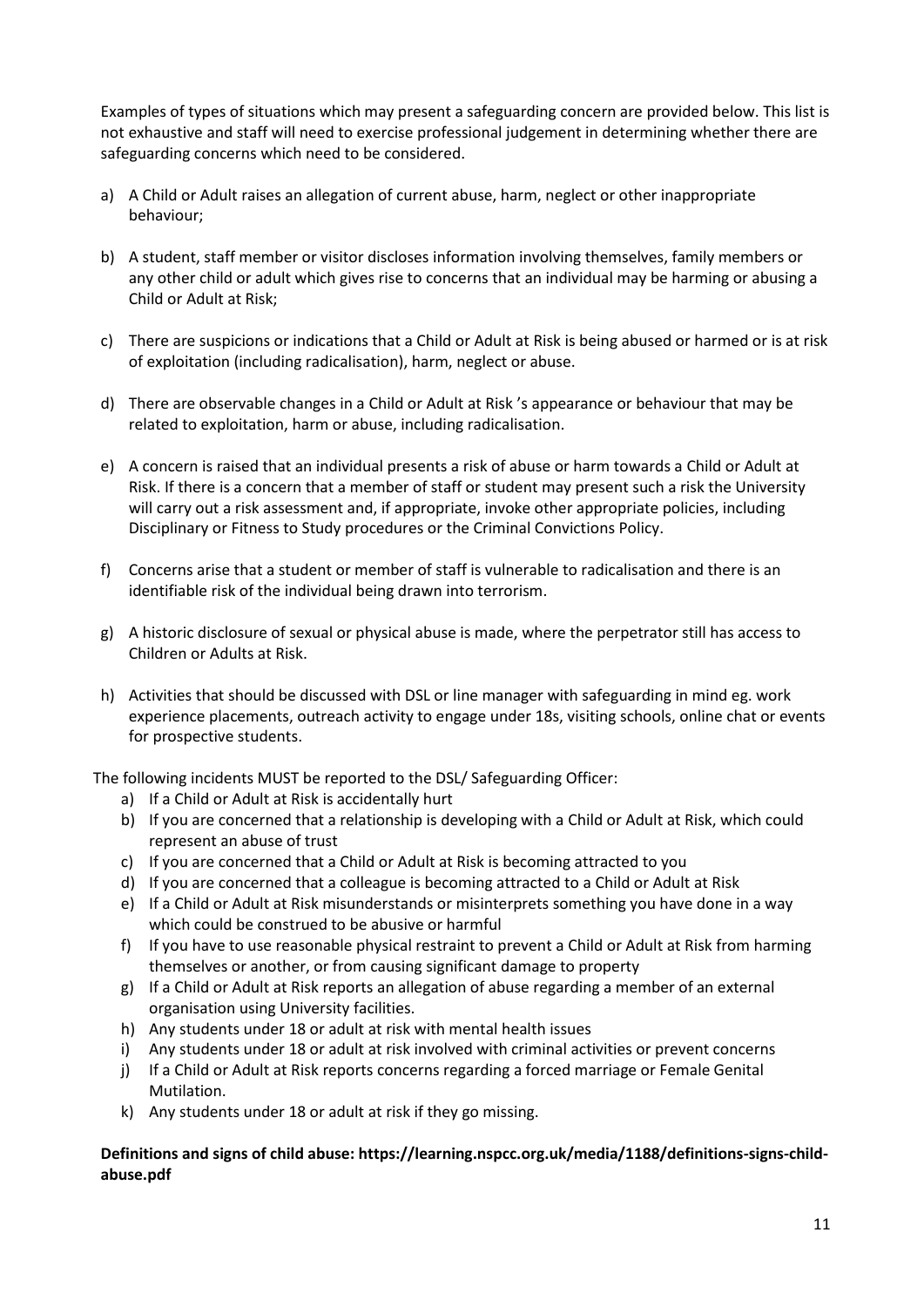

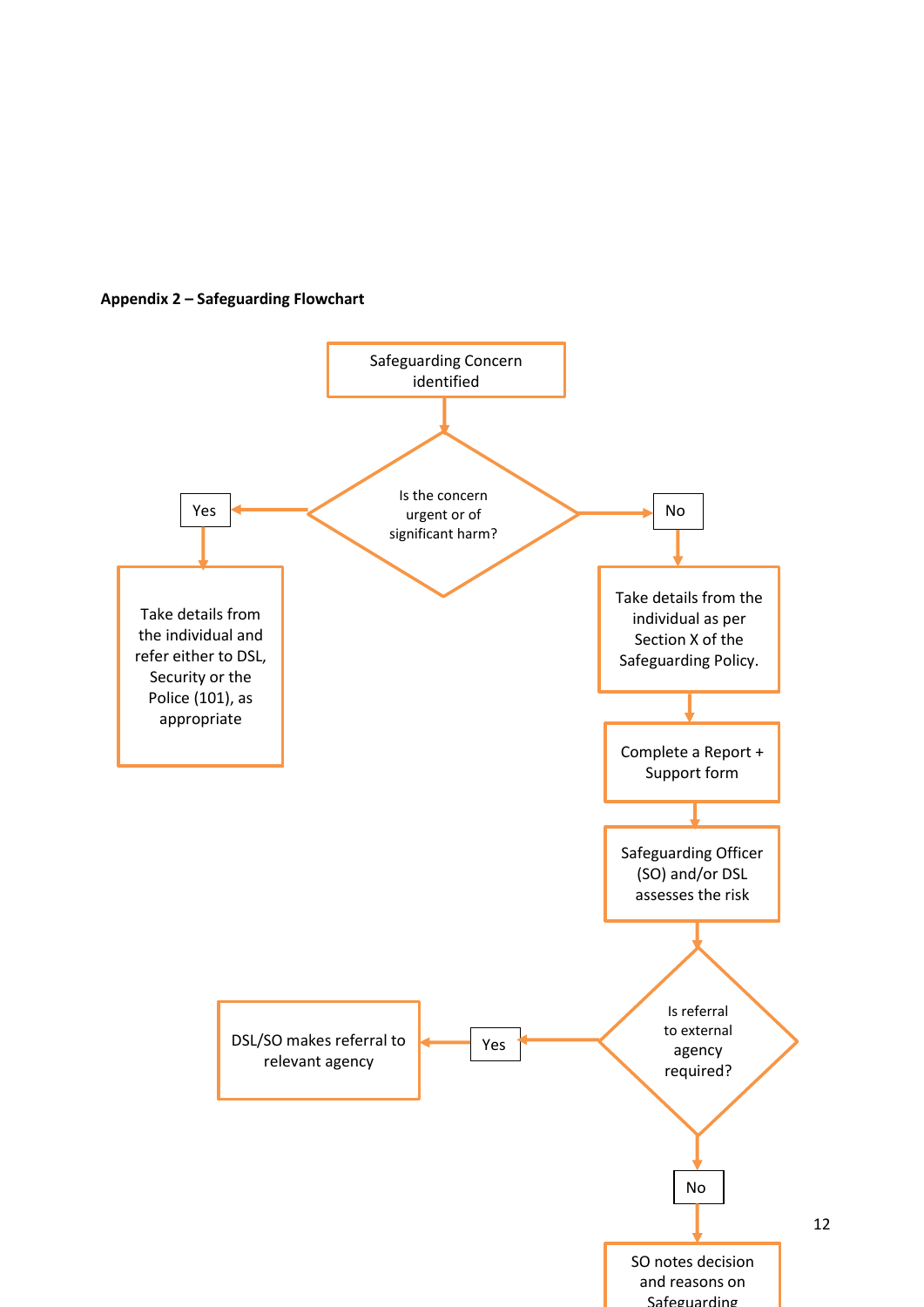### **Appendix 3 - [Safeguarding Safety Concern Form](https://forms.office.com/Pages/ResponsePage.aspx?id=kyaQa3QQqkCeIdiURqLrtVvFbi8RmKdPu8F38Xt8GiVUNktPSzRYM1JWMzFWUjRZSElGSjFJUThNMy4u)**

Please use this form to outline the nature of your concern.

If you cannot complete a section, or feel a section is not relevant then leave it blank.

Your disclosure will be treated sensitively. It is better to refer any safeguarding concern and enable a risk assessment to take place, than not to make one because you are not yet certain.

If there is immediate risk, please call 999 to report to the Police and/or Ambulance service

Name of Child/Adult at Risk Student/Staff member (if known):

Date of birth or age:  $School/Department$  (if known)

Gender: (M/F/other)

### Address

Description of the safeguarding issue (see Safeguarding Procedures for more information about what constitutes a safeguarding concern). Your description might include a factual account of something you have witnessed, they have disclosed or an account of something a third party has reported to you.

Time, location, date of the incident/s: (if known)

Student's/Staff member's account: (if known)

Any other observations/information: (including any physical injuries, use a body map)

Any previous reports

Any action you may have taken:

Have you discussed this referral with the affected party? If not, please explain

Signed:

Date: